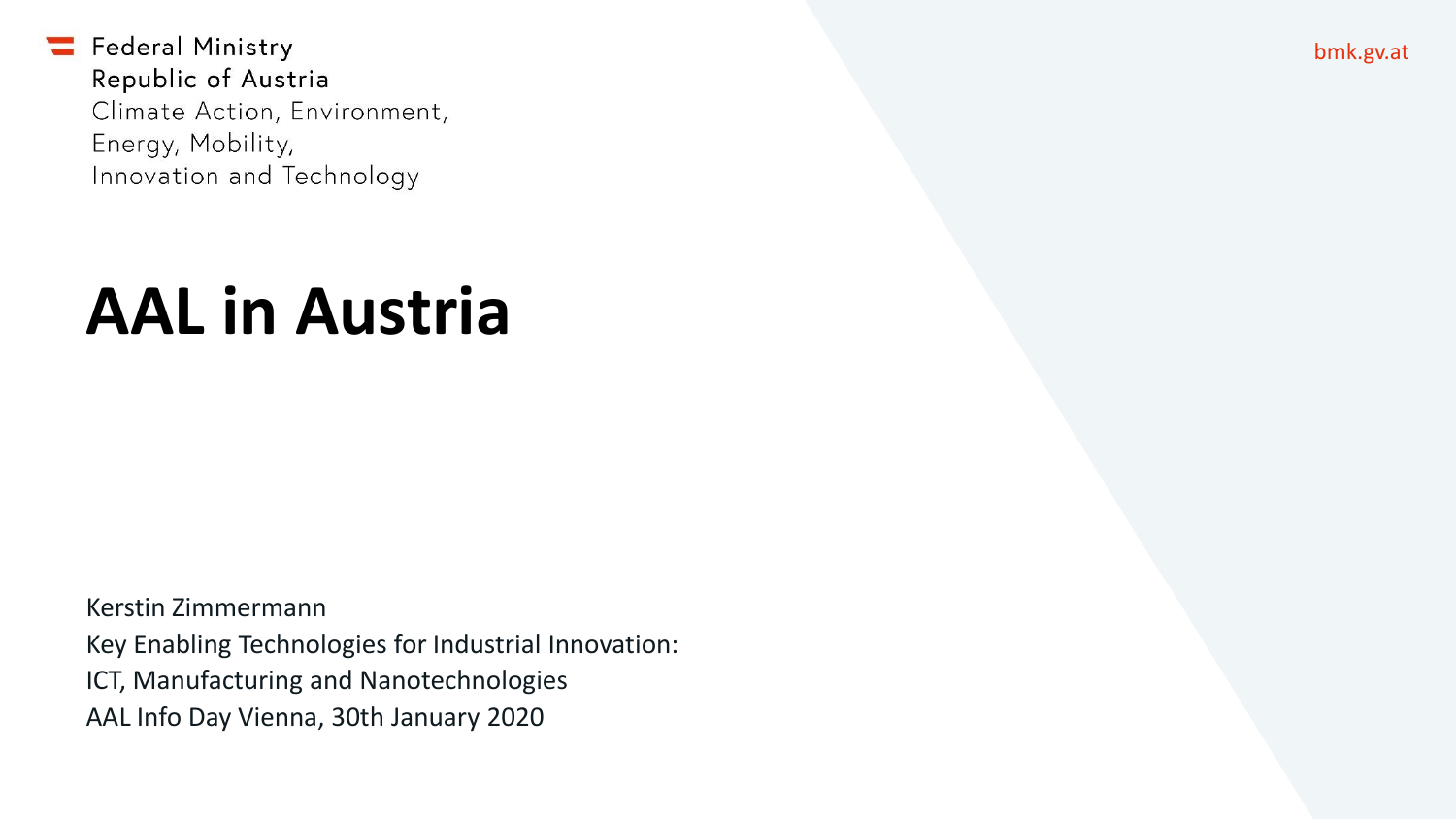#### **National level**

- National Programme benefit in ICT of the Future
- From projects to test regions
- Support actions
	- − tAALxonomy: classification scheme
	- − evAALuation: indicators and methods

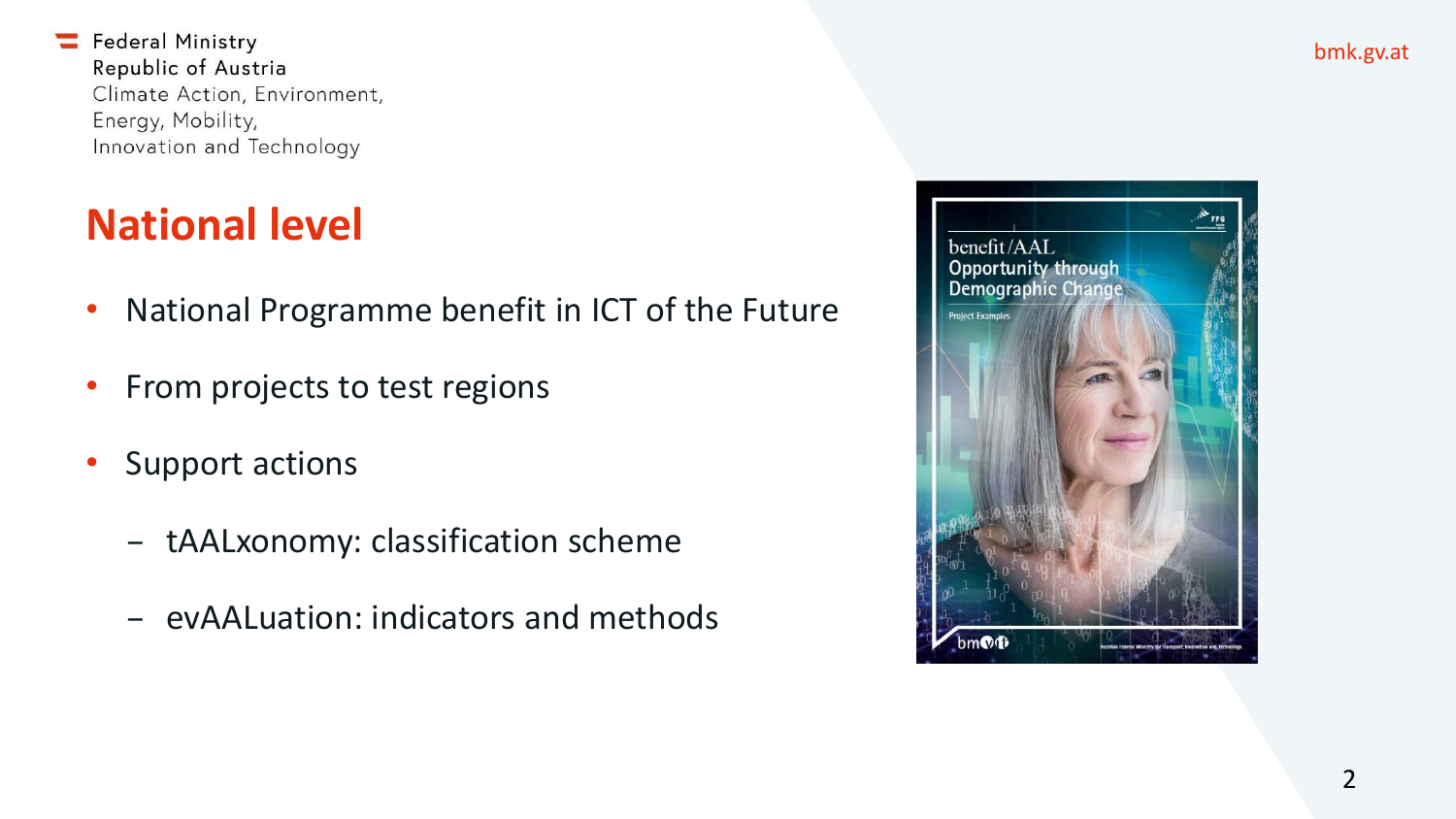#### **AAL test regions**

- Started 2012
- Runtime 3 years
- min 100 household each + control group
- geographically spread
- min 6 months evaluation



bmk.gv.at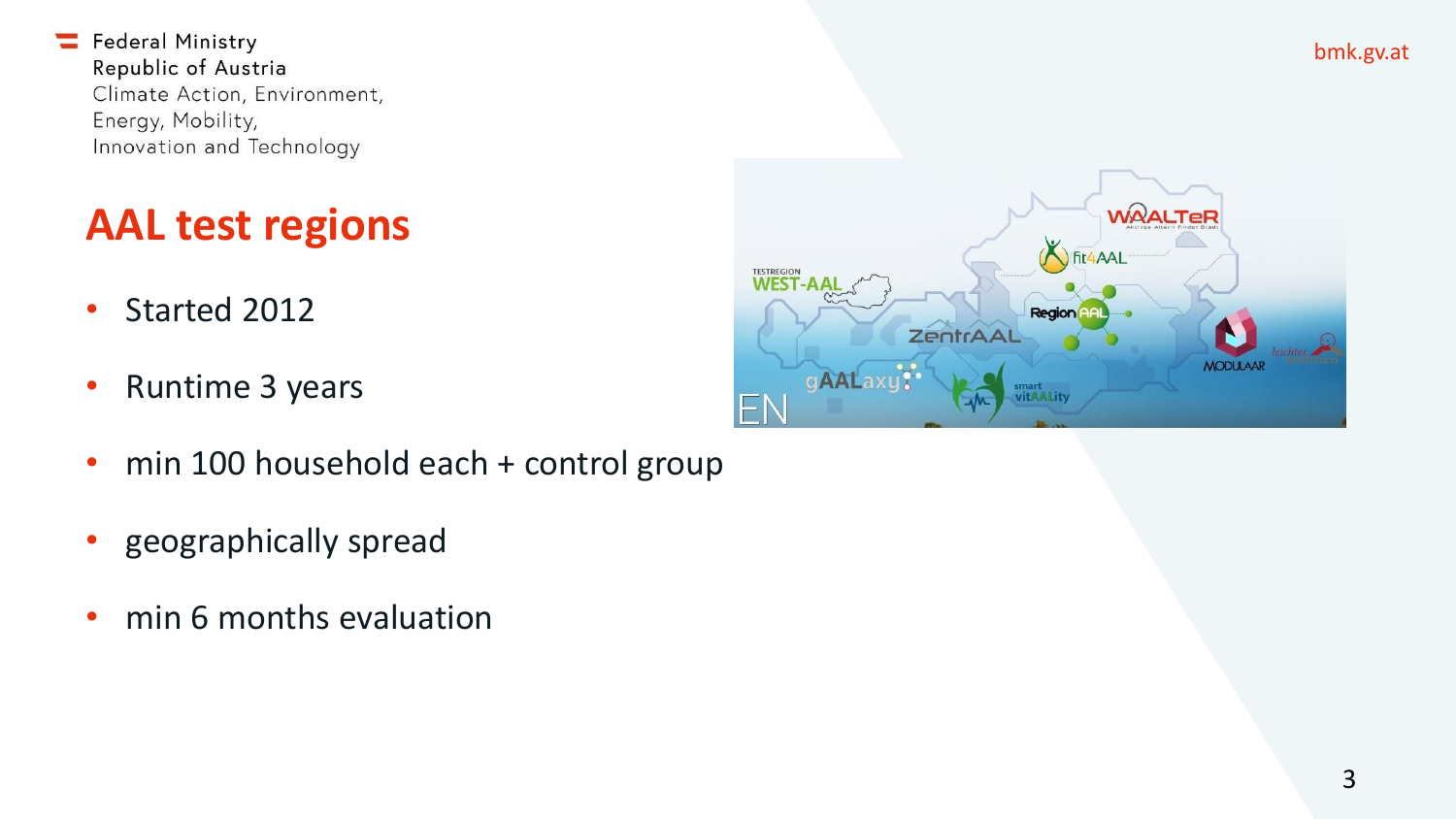#### **Different settings**



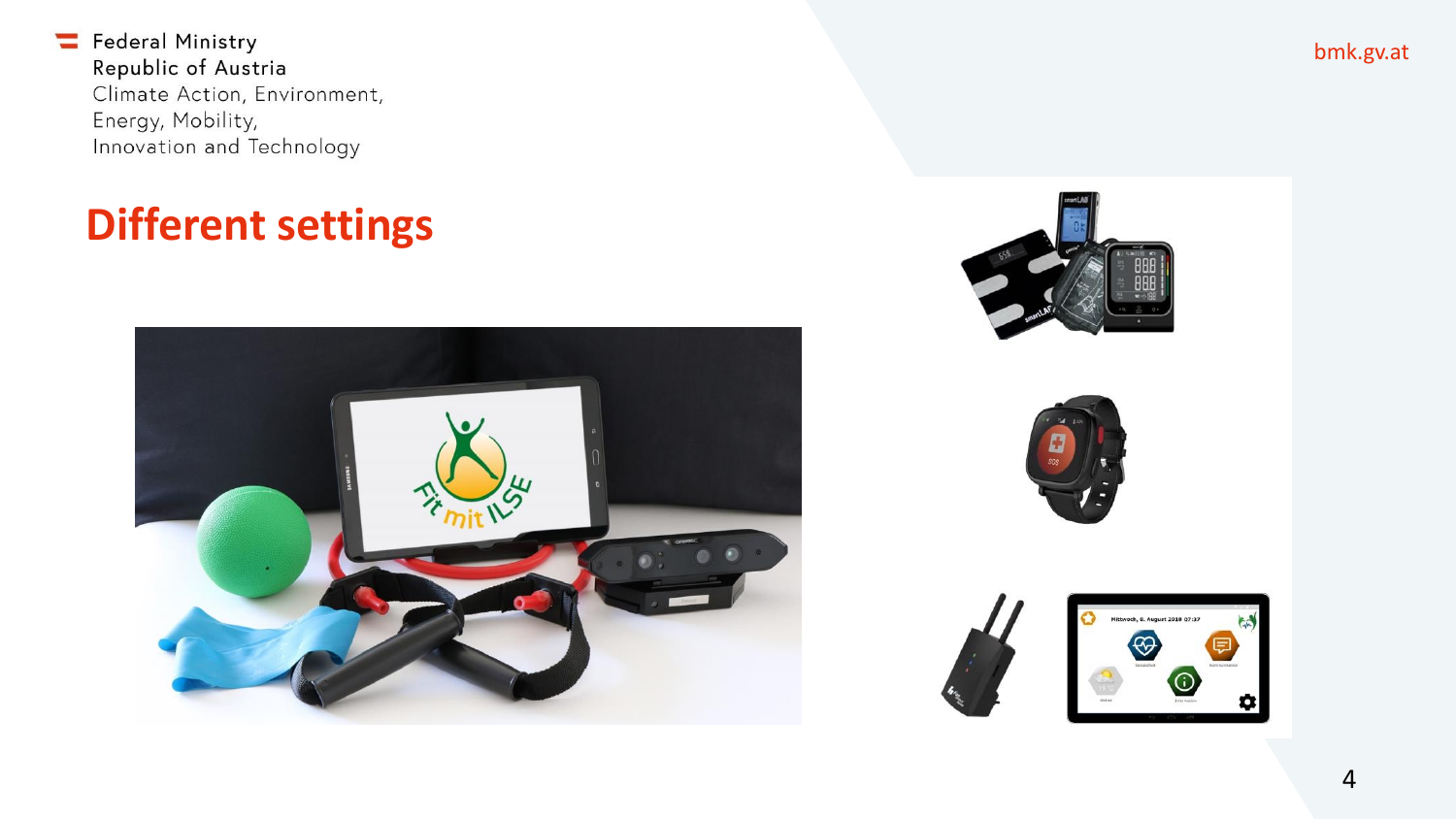#### **First results**

#### **Smartes Betreutes Wohnen**

Wirkungen von "meinZentrAAL"





bmk.gv.at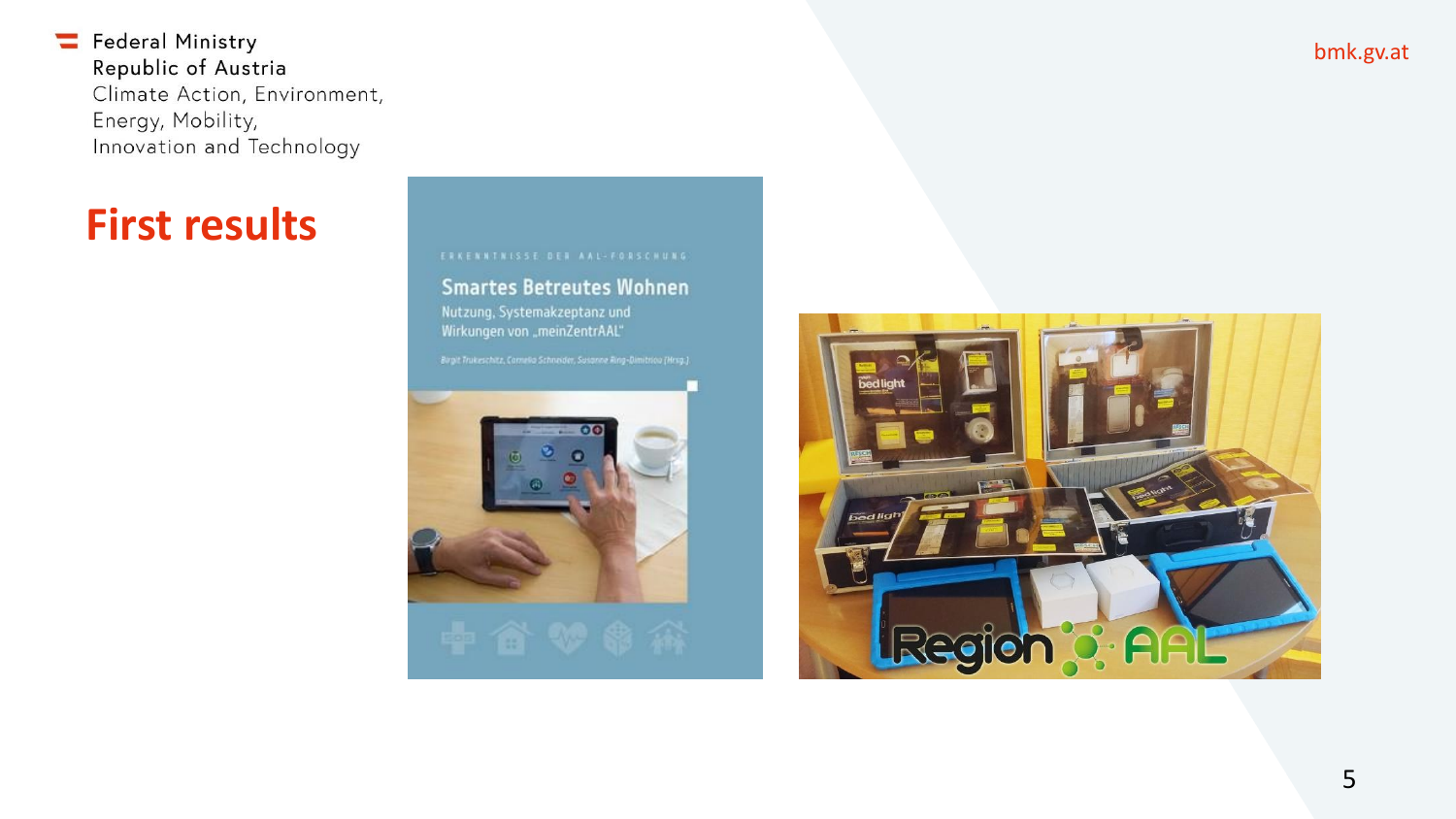bmk.gv.at

Federal Ministry Republic of Austria Climate Action, Environment, Energy, Mobility, Innovation and Technology

#### **Strategies**

- AAL Austria and AAL test regions part of open innovation strategy
- new govermental program (2020-2024)
	- − chapter on care and digitalisation / AI
- RTI strategy  $-2030$  (tbp)
- AI strategy for Austria 2030 (tbp)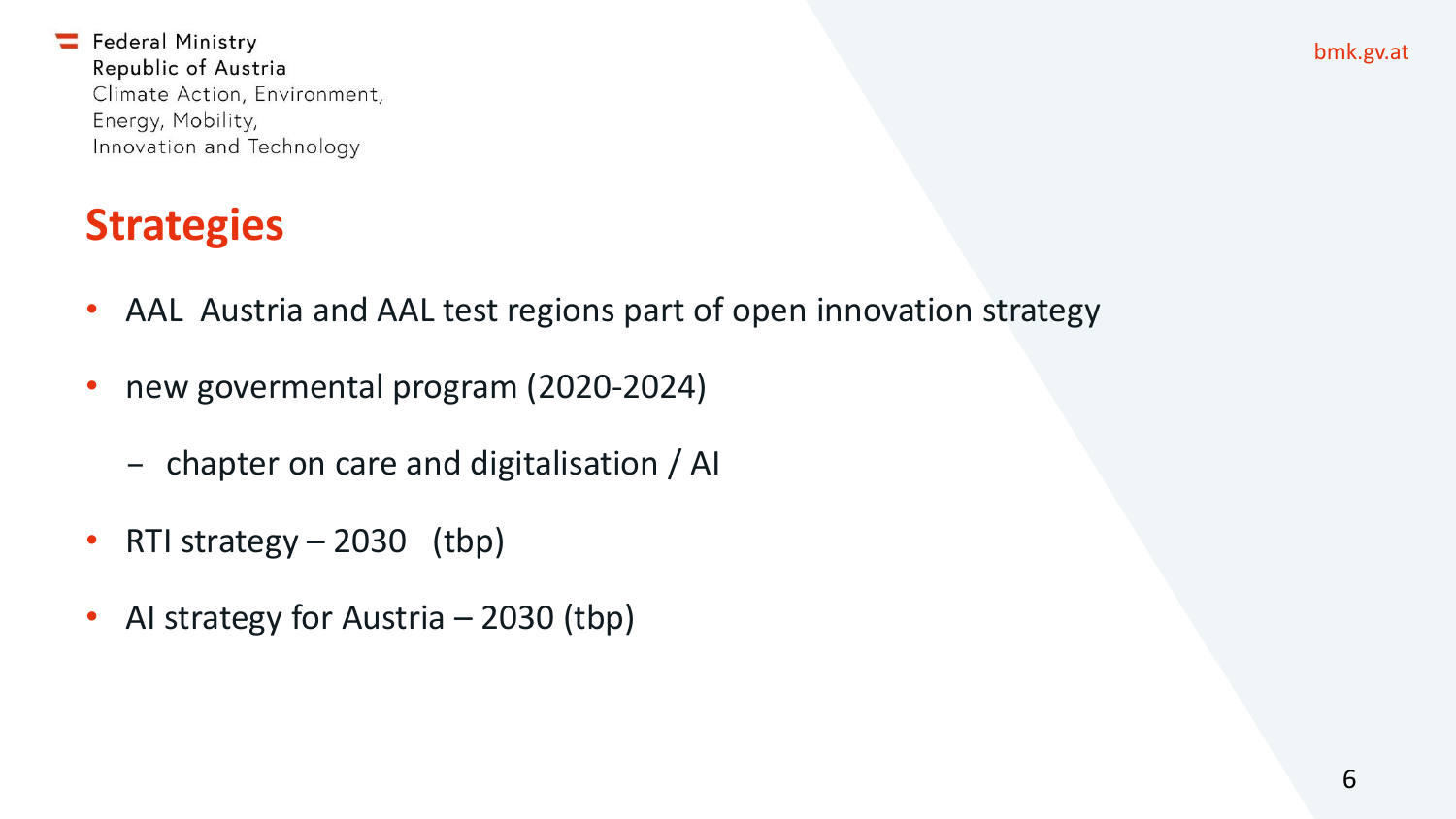#### **AAL Austria**

- stakeholder platform
- Working groups (e.g. ethics)
- yearly practice conference
- brand: AAL made in Austria

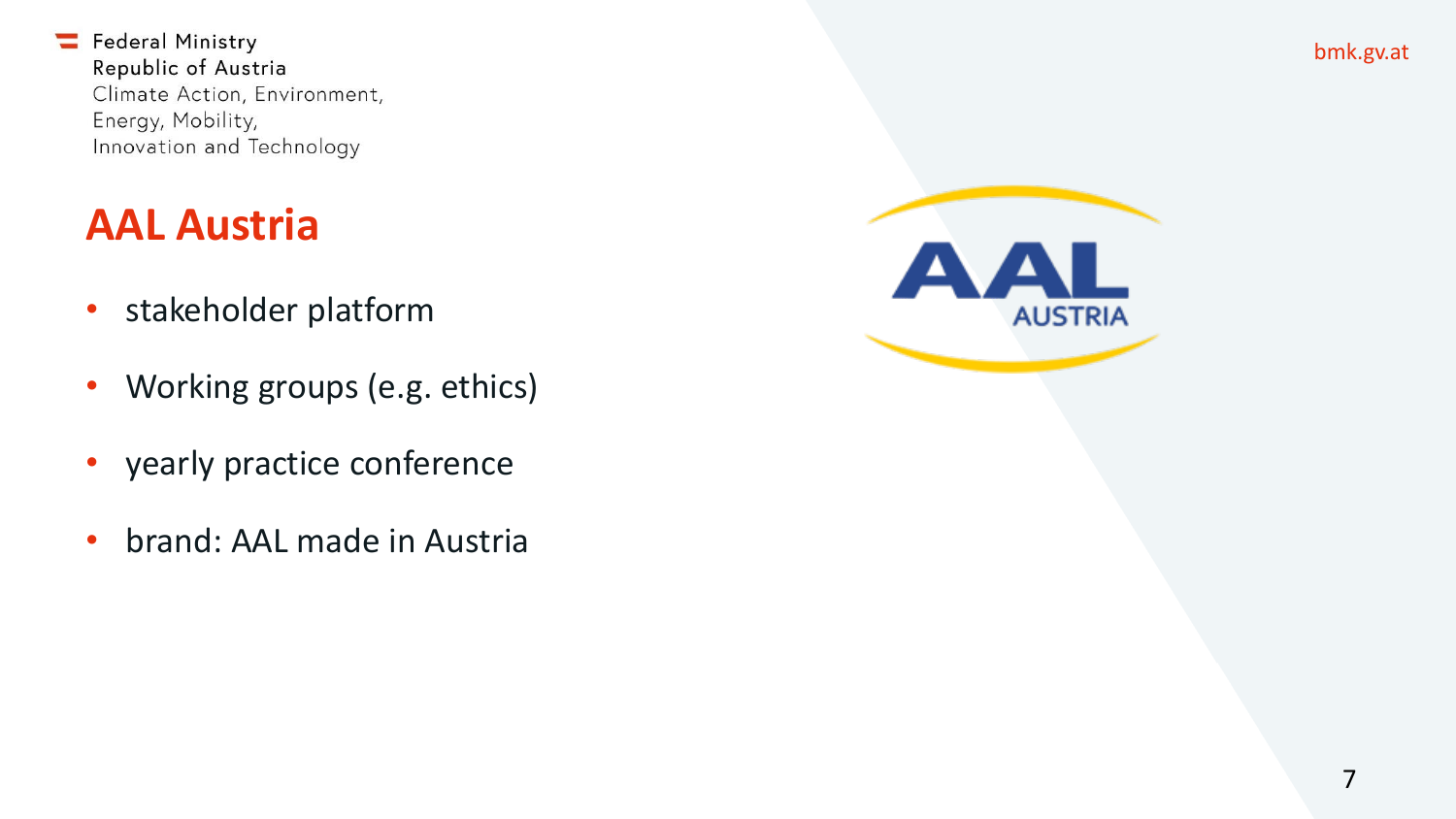bmk.gv.at

Federal Ministry Republic of Austria Climate Action, Environment, Energy, Mobility, Innovation and Technology

#### **interministerial**

- working group on Quality of Life and Demographic Change
- Care Challenge (real needs and integration of SSH)
- Phase I: Workshop series with experts (2019)
- Phase II: Call for projects (2020)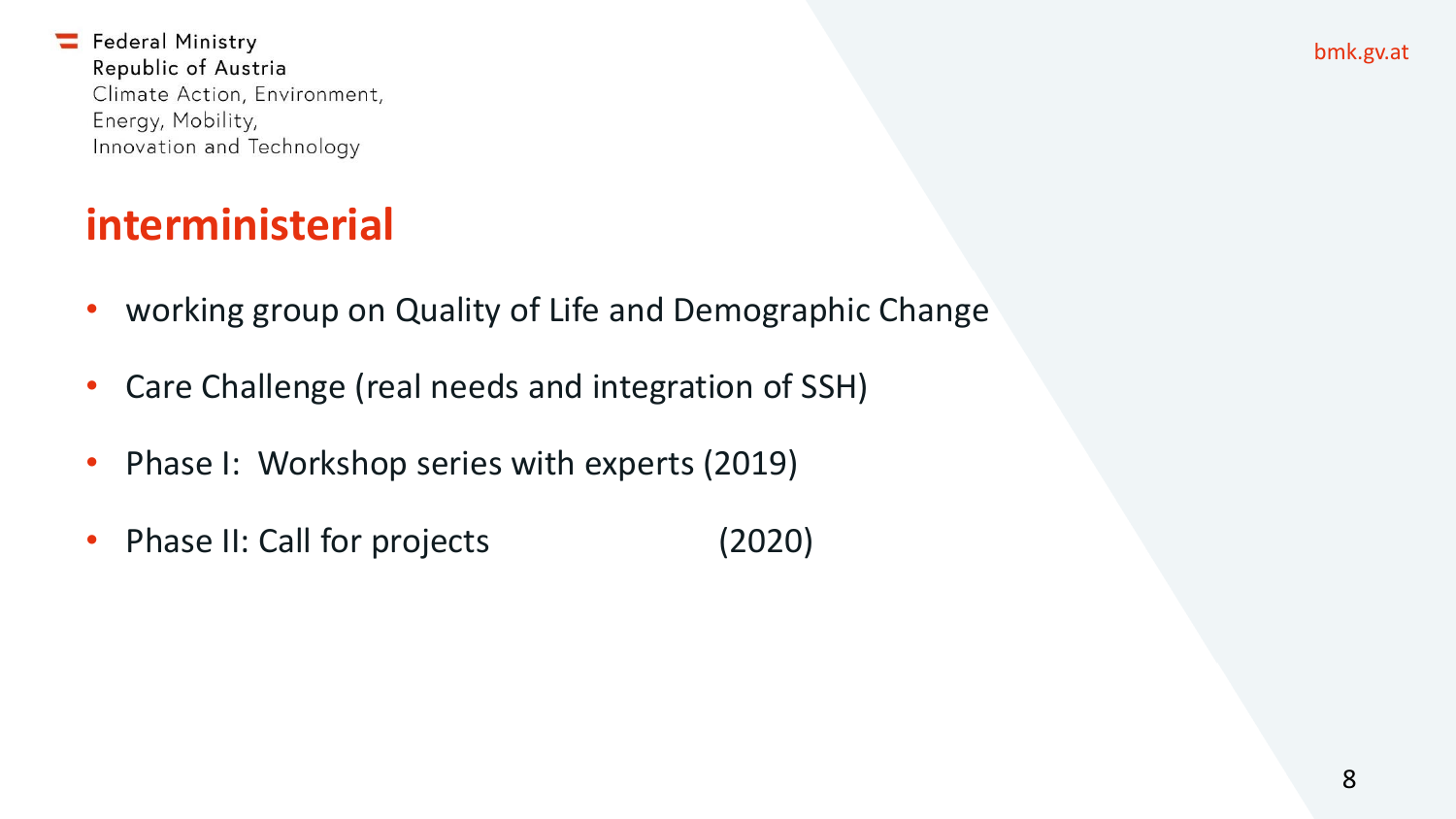#### **Next steps**

- Health data infrastructure
- Care documentation
- Information portal

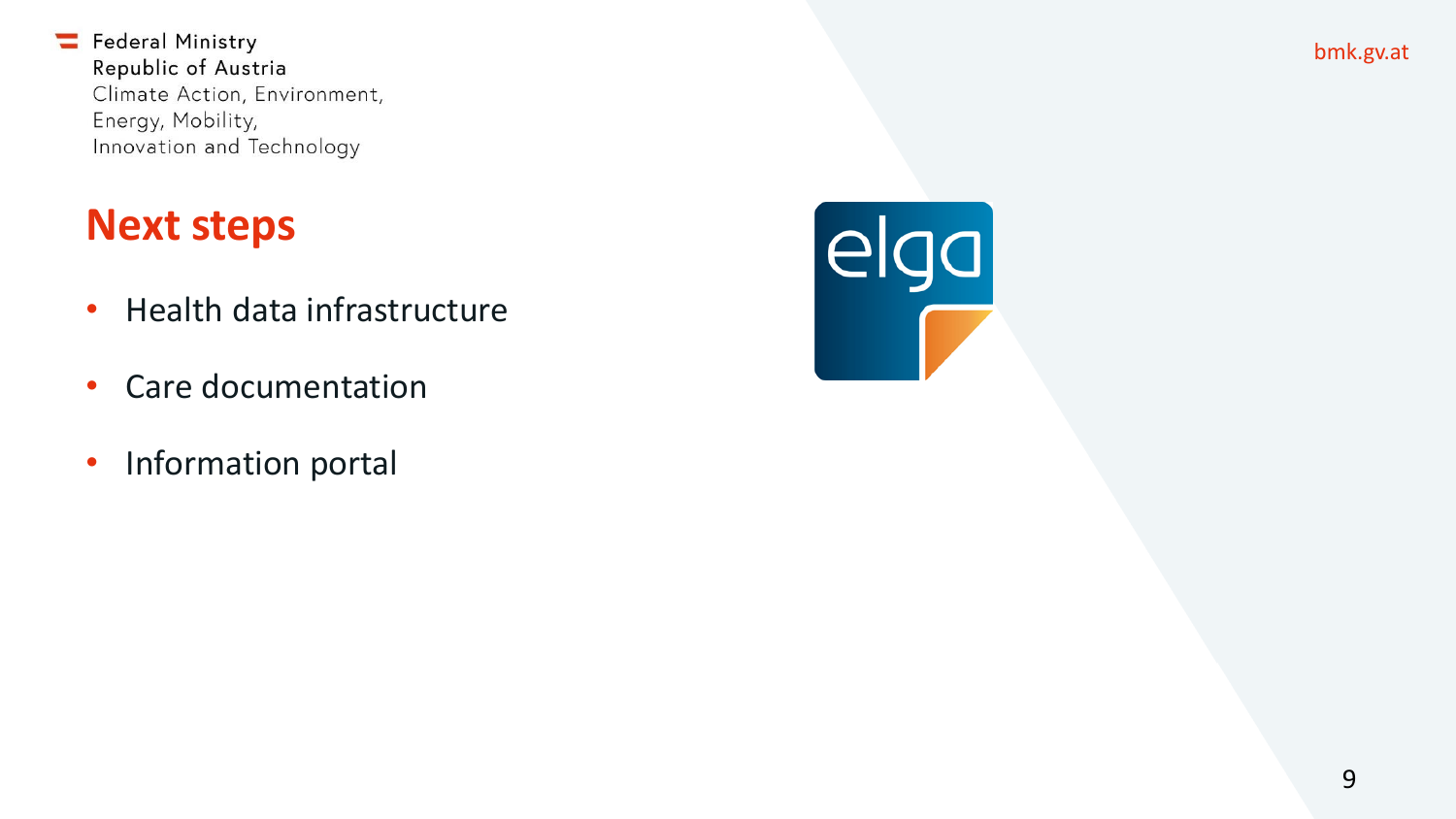## **European level**

- 2008-2013 AAL I
- 2014-2020 AAL II
- 2021- ? Partnership

Large-scale innovation and transformation of health and care systems in a digital and ageing society